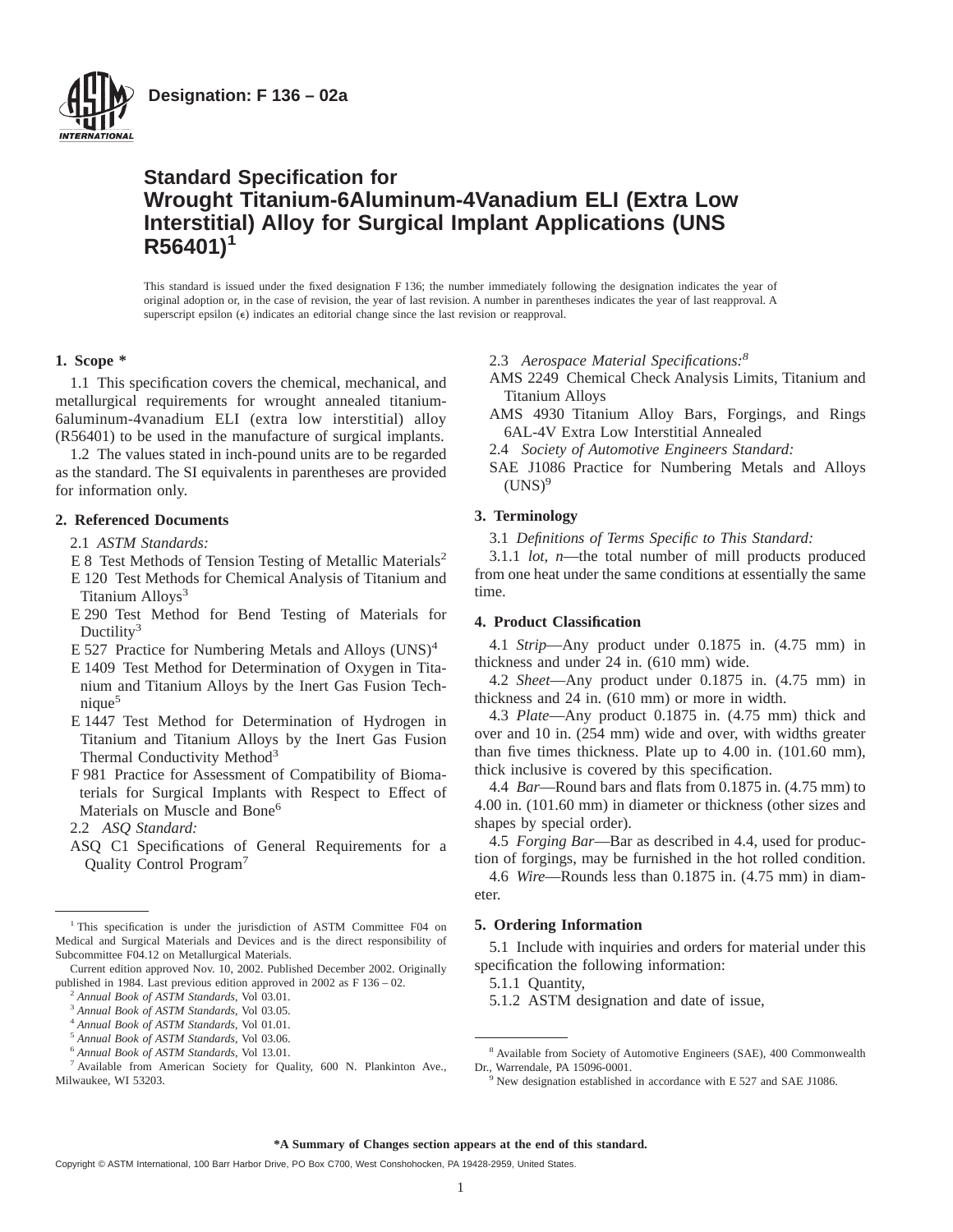**F 136 – 02a**

5.1.3 Form (sheet, strip, plate, bar, or wire),

5.1.4 Condition (See 6.3),

5.1.5 Mechanical properties (if applicable, for special conditions),

5.1.6 Finish (See 6.2),

5.1.7 Applicable dimensions including size, thickness, width, or drawing number,

5.1.8 Special tests, if any, and

5.1.9 Other requirements.

## **6. Materials and Manufacture**

6.1 The various titanium mill products covered in this specification normally are formed with the conventional forging and rolling equipment found in primary ferrous and nonferrous plants. The alloy is usually multiple melted in arc furnaces (including furnaces such as plasma arc and electron beam) of a type conventionally used for reactive metals.

6.2 *Finish*—The mill product may be furnished to the implant manufacturer as mechanically descaled or pickled, sandblasted, chemically milled, ground, machined, peeled, polished, combinations of these operations, or as specified by the purchaser.

6.3 *Condition*—Material shall be furnished in the annealed or cold-worked condition.

## **7. Chemical Requirements**

7.1 The heat analysis shall conform to the chemical composition of Table 1. Ingot analysis may be used for reporting all chemical requirements, except hydrogen. Samples for hydrogen shall be taken from the finished mill product. Supplier shall not ship material with chemistry outside the requirements specified in Table 1.

7.1.1 Requirements for the major and minor elemental constituents are listed in Table 1. Also listed are important residual elements. Analysis for elements not listed in Table 1 is not required to verify compliance with this specification.

7.2 *Product Analysis*—Product analysis tolerances do not broaden the specified heat analysis requirements but cover variations between laboratories in the measurement of chemical content. The supplier shall not ship material that is outside the limits specified in Table 1. The product analysis tolerances shall conform to the product tolerances in Table 2.

7.2.1 The product analysis is either for the purpose of verifying the composition of a heat or manufacturing lot or to determine variations in the composition within the heat.

**TABLE 1 Chemical Requirements**

| Element               | Composition, %     |  |  |  |  |
|-----------------------|--------------------|--|--|--|--|
| Nitrogen, max         | 0.05               |  |  |  |  |
| Carbon, max           | 0.08               |  |  |  |  |
| Hydrogen, max         | 0.012 <sup>A</sup> |  |  |  |  |
| Iron, max             | 0.25               |  |  |  |  |
| Oxygen, max           | 0.13               |  |  |  |  |
| Aluminum              | $5.5 - 6.50$       |  |  |  |  |
| Vanadium              | $3.5 - 4.5$        |  |  |  |  |
| Titanium <sup>B</sup> | balance            |  |  |  |  |

<sup>A</sup> Material 0.032 in. (0.813 mm) and under may have hydrogen content up to 0.0150 %.

 $B$ <sup>B</sup> The percentage of titanium is determined by difference and need not be determined or certified.

**TABLE 2 Product Analysis Tolerance<sup>A</sup>** 

| Element  | Tolerance Under the Minimum or<br>Over the Maximum Limit<br>(Composition %) $^B$ |
|----------|----------------------------------------------------------------------------------|
| Nitrogen | 0.02                                                                             |
| Carbon   | 0.02                                                                             |
| Hydrogen | 0.0020                                                                           |
| Iron     | 0.10                                                                             |
| Oxygen   | 0.02                                                                             |
| Aluminum | 0.40                                                                             |
| Vanadium | 0.15                                                                             |

 $A$  See AMS 2249.

 $B$  Under minimum limit not applicable for elements where only a minimum percentage is indicated.

7.2.2 Acceptance or rejection of a heat or manufacturing lot of material may be made by the purchaser on the basis of this product analysis.

7.2.3 For referee purposes, use Test Methods E 120, E 1409, and E 1447 or other analytical methods agreed upon between the purchaser and the supplier.

7.3 Ensure that the samples for chemical analysis are representative of the material being tested. The utmost care must be used in sampling titanium for chemical analysis because of its affinity for elements such as oxygen, nitrogen, and hydrogen. In cutting samples for analysis, therefore, the operation should be carried out insofar as possible in a dust-free atmosphere. Cutting tools should be clean and sharp. Samples for analysis should be stored in suitable containers.

## **8. Mechanical Requirements**

8.1 The material supplied under this specification shall conform to the mechanical property requirements in Table 3.

8.2 Specimens for tension tests shall be machined and tested in accordance with Test Methods E 8. Tensile properties shall be determined using a strain rate of 0.003 to 0.007 in./in./min (mm/mm/min) through yield and then the crosshead speed may be increased so as to produce fracture in approximately one additional minute.

8.3 For sheet and strip, the bend test specimen shall withstand being bent cold through an angle of 105° without fracture in the outside surface of the bent portion. The bend shall be made around a mandrel which has a diameter equal to that shown in Table 3.

8.4 *Number of Tests*:

8.4.1 *Bar, Forging Bar, Shapes, and Wire*—Perform at least one tension test from each lot. Should any of these test specimens not meet the specified requirements, test two additional test pieces representative of the same lot, in the same manner, for each failed test specimen. The lot will be considered in compliance only if both additional test pieces meet the specified requirements.

8.4.2 *Sheet, Strip, and Plate*—Perform at least one tension and one bend test from each lot. Tension and bend property requirements apply in both the longitudinal and transverse directions. Tests in the transverse direction need be made only on product from which a specimen not less than 8.0 in. (200 mm) in length for sheet and 2.50 in. (64 mm) in length for plate can be taken. Should any of these test specimens not meet the specified requirements, test two additional test pieces representative of the same lot, in the same manner, for each failed test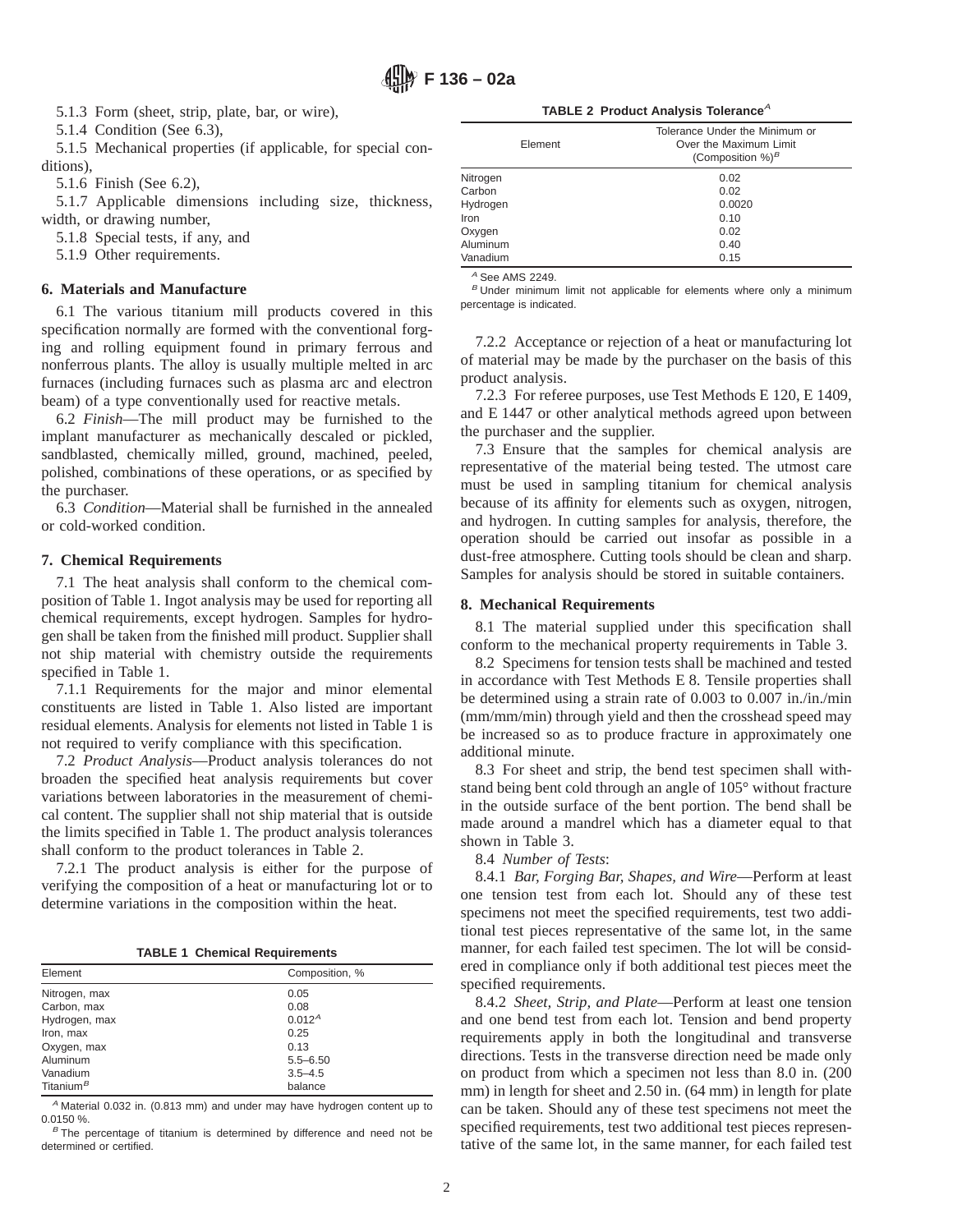

#### **TABLE 3 Annealed Mechanical Properties**<sup>A</sup>

| Nominal Diameter or Distance<br>Between Parallel Sides, in. (mm) | Tensile Strength min,<br>psi (MPa) | <b>Yield Strength</b><br>$(0.2 %$ offset) min,<br>psi (MPa) | Elongation <sup>B</sup> in 4D or 4W min,% |                |           | Reduction of Area <sup>C</sup> min, % |          |           |
|------------------------------------------------------------------|------------------------------------|-------------------------------------------------------------|-------------------------------------------|----------------|-----------|---------------------------------------|----------|-----------|
|                                                                  |                                    |                                                             |                                           |                | <b>ST</b> |                                       | LT       | <b>ST</b> |
|                                                                  |                                    |                                                             |                                           |                |           |                                       |          |           |
| Under 0.187 (4.75) thickness or                                  | 125 000 (860)                      | 115 000 (795)                                               | 10                                        | $\cdots$       | $\cdots$  | $\cdots$                              | $\cdots$ | $\cdots$  |
| diameter                                                         |                                    |                                                             |                                           |                |           |                                       |          |           |
| 0.187 (4.75) to under 1.75 (44.45), incl                         | 125 000 (860)                      | 115 000 (795)                                               | 10                                        | $\cdots$       | $\cdots$  | 25                                    | $\cdots$ | $\cdots$  |
| 1.75 (44.45) to under 2.50 (63.50), incl                         | 120 000 (825)                      | 110 000 (760)                                               | 8                                         | $\cdots$       | $\cdots$  | 20                                    | $\cdots$ | $\cdots$  |
| 2.50 (63.50) to 4.00 (101.60), incl                              | 120 000 (825)                      | 110 000 (760)                                               | 8                                         | 8 <sup>D</sup> | $8^D$     | 15                                    | $15^D$   | $15^D$    |
|                                                                  | Bend Test <sup>E</sup>             |                                                             |                                           |                |           |                                       |          |           |
| Under 0.070 (1.778) in thickness                                 | 9 T                                |                                                             |                                           |                |           |                                       |          |           |
| 0.070 (1.778) to 0.187 (4.75), incl                              | 10 T                               |                                                             |                                           |                |           |                                       |          |           |

 $^A$  Mechanical properties for conditions other than those listed in this table may be established by agreement between the supplier and the implant manufacturer. B Elongation of material 0.062 in. (1.575 mm) or greater in diameter or thickness shall be measured using a gage length of 2 in. or 4 D or 4 W. The gage length must be reported with the test results. Elongation of material under 0.062 in. (1.575 mm) in diameter or thickness may be obtained by negotiation. L = longitudinal; LT = long

transverse; ST = short transverse.  $^C$  Applies to bar, plate, and forgings only. L = longitudinal; LT = long transverse; ST = short transverse. For round bar the long and short transverse are identical tests,

therefore only one transverse is required.

 $^D$  Transverse requirements in Table 3 apply only to product from which a tensile specimen not less that 2.50 in. (63.5 mm) in length can be obtained.

 $E$  Bend test applicable to sheet and strip products; T = thickness of bend specimen in reference to diameter of bend.

specimen. The lot will be considered in compliance only if both additional test pieces meet the specified requirements.

## **9. Special Requirements**

9.1 The microstructure shall be a fine dispersion of the alpha and beta phases resulting from processing in the alpha plus beta field. There shall be no continuous alpha network at prior beta grain boundaries. There shall be no coarse, elongated alpha platelets.

9.2 Determine the beta transus temperature for each heat by a suitable method and report on the material certification if required by the purchaser.

9.3 Alpha case is not permitted for products supplied with a machined, ground, or chemically milled surface finish. For other products, there will be no continuous layer of alpha case when examined at  $100\times$  magnification.

#### **10. Certification**

10.1 The supplier shall provide a certification that the material was tested in accordance with this specification. A report of the test results shall be furnished to the purchaser at the time of shipment.

## **11. Quality Program Requirements**

11.1 The producer shall maintain a quality program as defined in ASQ C1.

#### **12. Keywords**

12.1 metals (for surgical implants); orthopaedic medical devices; titanium alloys; titanium alloys (for surgical implants)

#### **APPENDIXES**

#### **(Nonmandatory Information)**

#### **X1. RATIONALE**

X1.1 The purpose of this specification is to characterize the chemical, physical, mechanical, and metallurgical properties of wrought annealed titanium-6aluminum-4vanadium ELI (extra low interstitial) alloy to be used in the manufacture of surgical implants.

X1.2 The microstructural requirements contained in this

standard represent the current general consensus of opinion with respect to optimization of mechanical properties for implant applications.

X1.3 The minimum mechanical properties specified assure a baseline of strength and ductility for the highly stressed devices for which this alloy is typically used.